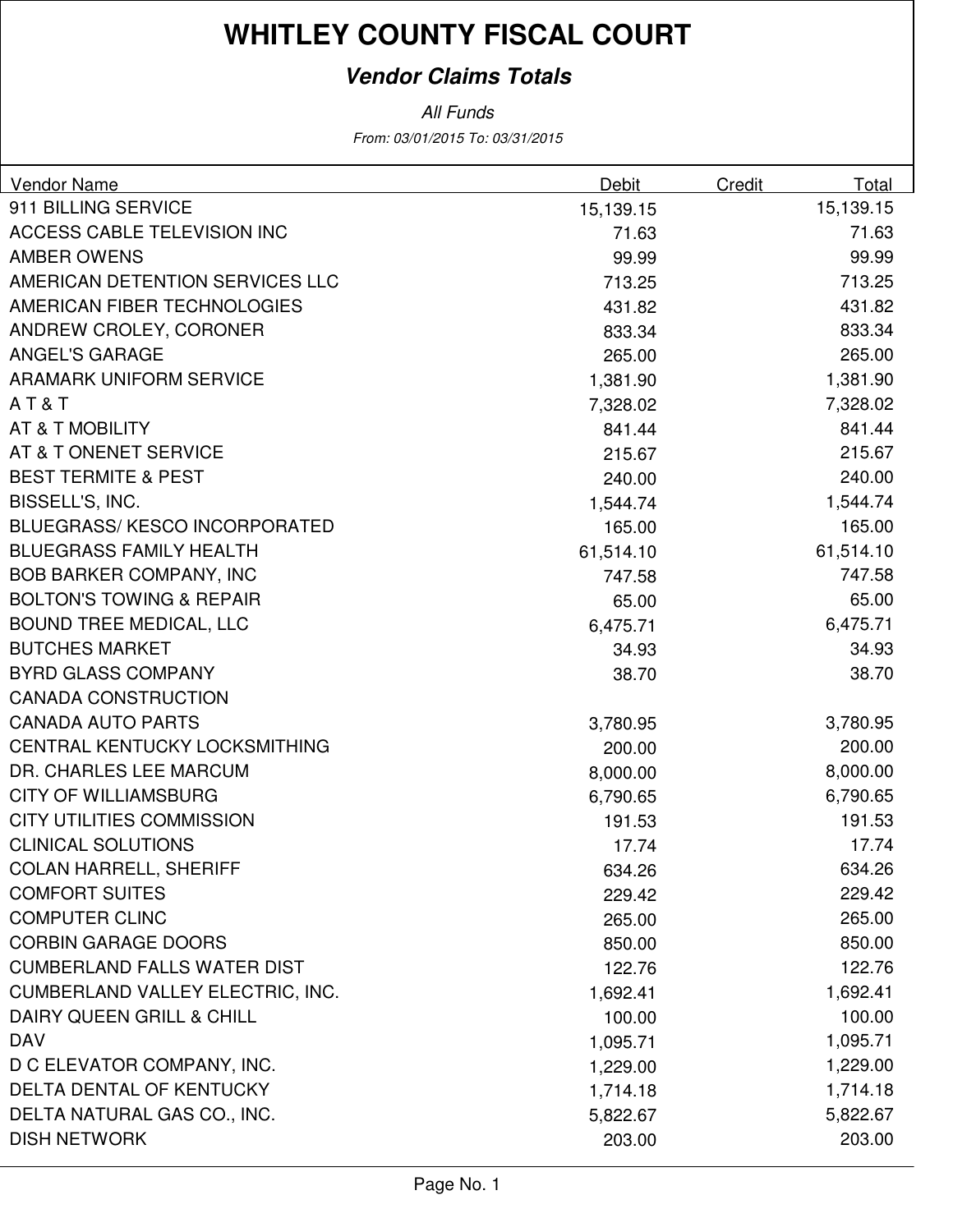#### **Vendor Claims Totals**

From: 03/01/2015 To: 03/31/2015 All Funds

| <b>Vendor Name</b>                     | Debit     | Credit | Total     |
|----------------------------------------|-----------|--------|-----------|
| <b>DON FRANKLIN FORD</b>               | 286.71    |        | 286.71    |
| <b>DUGGERS SEPTIC CLEANING</b>         | 200.00    |        | 200.00    |
| <b>ELLIS SANITATION</b>                |           |        |           |
| ELLISON'S SANITARY SUPPLY CO., INC.    | 496.37    |        | 496.37    |
| EMCON HOME GUARD, INC.                 | 1,170.00  |        | 1,170.00  |
| ENVIRONMENTAL WASTE SYSTEMS, LLC       | 560.00    |        | 560.00    |
| <b>EVELYN McCULLAH</b>                 | 142.70    |        | 142.70    |
| <b>EZ COUNTRY</b>                      | 425.00    |        | 425.00    |
| <b>FIRST RESPONSE OF THE BLUEGRASS</b> | 362.00    |        | 362.00    |
| <b>FLEETONE</b>                        | 7,331.93  |        | 7,331.93  |
| <b>FLOSSIE SMITH</b>                   | 10.83     |        | 10.83     |
| <b>G &amp; E DRIVE-IN</b>              | 110.00    |        | 110.00    |
| <b>GOVERNMENT UTILITIES TECHNOLOGY</b> | 2,780.98  |        | 2,780.98  |
| <b>HARVEY ALDER</b>                    | 80.23     |        | 80.23     |
| HINKLE CONTRACTING COMPANY LLC         | 9,907.17  |        | 9,907.17  |
| <b>HOBART CORP</b>                     | 1,531.94  |        | 1,531.94  |
| <b>HOLSTON GASES</b>                   | 2,782.20  |        | 2,782.20  |
| HOLT EQUIPMENT, CO.                    | 64.50     |        | 64.50     |
| HUMANA HEALTH PLAN INC                 | 291.60    |        | 291.60    |
| <b>HOMETOWN IGA #57</b>                | 555.76    |        | 555.76    |
| INNOVATIVE COMMUNICATIONS, INC         | 2,050.00  |        | 2,050.00  |
| <b>JAMES JARBOE</b>                    | 87.72     |        | 87.72     |
| <b>JIMMY BATES</b>                     | 128.09    |        | 128.09    |
| K A C O ALL LINES FUND                 | 52,900.20 |        | 52,900.20 |
| <b>KACO LEASING TRUST</b>              | 1,632.08  |        | 1,632.08  |
| KAPA                                   | 150.00    |        | 150.00    |
| KELLWELL FOOD MANAGEMENT               | 21,228.96 |        | 21,228.96 |
| KU                                     | 12,945.63 |        | 12,945.63 |
| <b>KENWAY DISTRIBUTORS</b>             | 1,117.99  |        | 1,117.99  |
| KNOX COUNTY UTILITIES COMMISSION       | 176.11    |        | 176.11    |
| KNOX-WHITLEY HUMANE ASSOCIATION, INC,  | 15,000.00 |        | 15,000.00 |
| KOORSEN PROTECTION SERVICE             | 288.00    |        | 288.00    |
| <b>KENTUCKY CHAMBER</b>                | 307.95    |        | 307.95    |
| <b>KY SPRING WATER</b>                 | 364.10    |        | 364.10    |
| <b>KENTUCKY STATE TREASURER</b>        | 28,688.65 |        | 28,688.65 |
| LAKE CUMBERLAND STATE RESORT PARK      | 139.10    |        | 139.10    |
| LIDA J. POWERS                         | 656.58    |        | 656.58    |
| <b>LYKINS OIL COMPANY</b>              | 11,961.10 |        | 11,961.10 |
| <b>MARRIOTT</b>                        |           |        |           |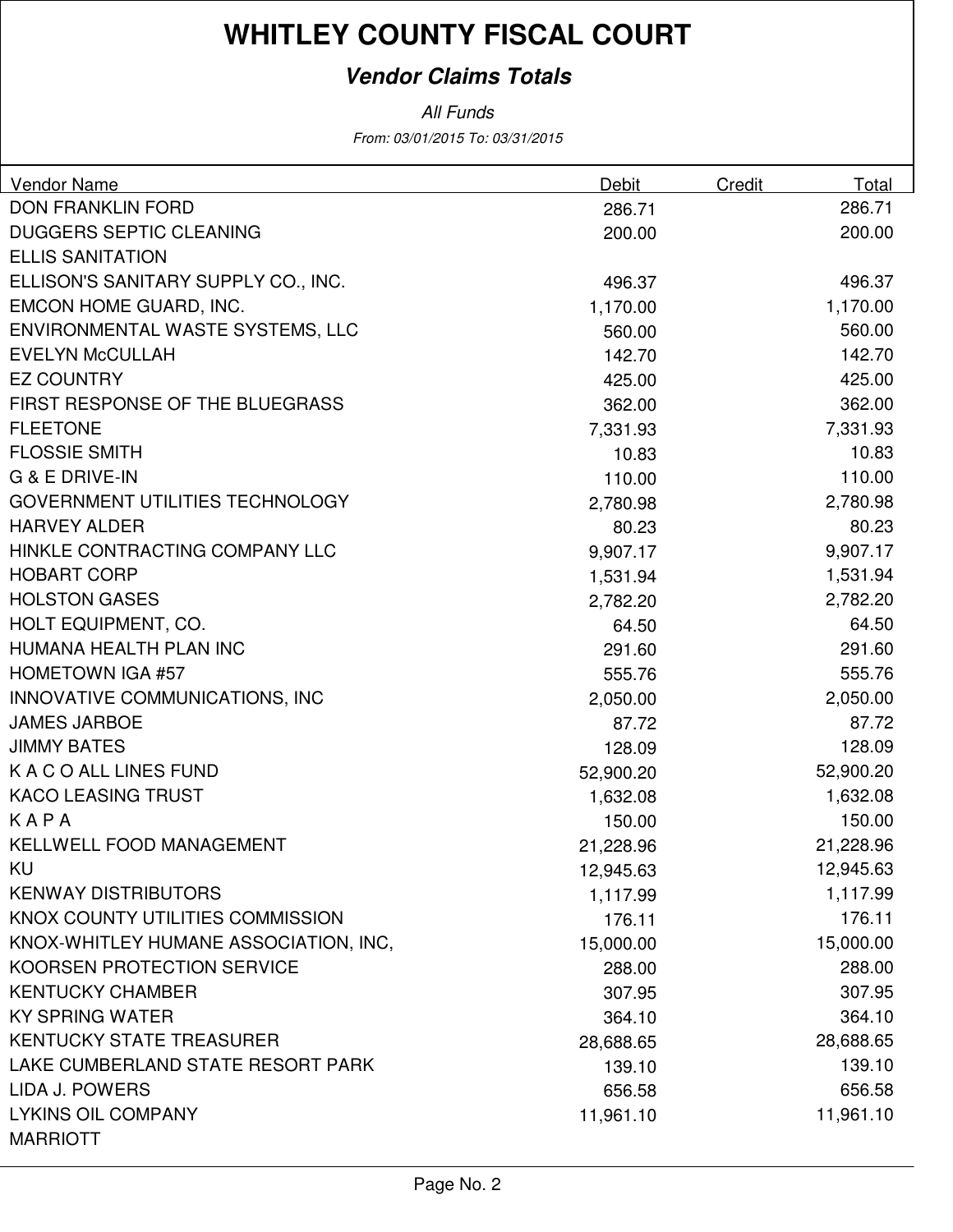#### **Vendor Claims Totals**

From: 03/01/2015 To: 03/31/2015 All Funds

| Vendor Name                          | Debit      | Credit     | Total  |
|--------------------------------------|------------|------------|--------|
| <b>MARRIOTT LOUISVILLE DOWTOWN</b>   | 1,214.52   | 1,214.52   |        |
| <b>MATTHEW DAVIS</b>                 | 50.00      |            | 50.00  |
| <b>MICHAEL JARBOE</b>                | 127.69     |            | 127.69 |
| <b>NEWS JOURNAL</b>                  | 263.25     |            | 263.25 |
| NI GOVERNMENT SERVICES, INC.         | 85.35      |            | 85.35  |
| <b>NORVEX SUPPLY</b>                 | 4,507.90   | 4,507.90   |        |
| <b>OVERHEAD DOOR COMPANY</b>         | 768.00     |            | 768.00 |
| <b>OWENS AUTO PARTS</b>              | 1,723.91   | 1,723.91   |        |
| PATTERSON CREEK VFD                  | 200.00     |            | 200.00 |
| PEERCY & GRAY, PSC                   | 10,125.00  | 10,125.00  |        |
| POFF CARTING SERVICE                 | 2,893.28   | 2,893.28   |        |
| PRATT'S LANDSCAPING, LLC             | 1,250.00   | 1,250.00   |        |
| PREFERRED LAB SERVICE                | 900.00     |            | 900.00 |
| <b>QUALITY CARE AUTO SERVICE</b>     | 6,923.47   | 6,923.47   |        |
| <b>QUILL CORPORATION</b>             | 960.97     |            | 960.97 |
| <b>RADIO SHACK</b>                   | 60.97      |            | 60.97  |
| <b>RON'S CONCRETE</b>                | 20,000.00  | 20,000.00  |        |
| <b>SCOTTY HARRISON</b>               | 94.35      |            | 94.35  |
| <b>J.A. SEXAUER</b>                  | 1,442.88   | 1,442.88   |        |
| <b>SGT JOES</b>                      | 285.47     |            | 285.47 |
| SOUTHEASTERN EMERGENCY EQUIP.        | 31.65      |            | 31.65  |
| SOUTHEASTERN KY MAINTENANCE          | 150.00     |            | 150.00 |
| SOUTHERN HEALTH PARTNERS             | 20,536.20  | 20,536.20  |        |
| <b>TEKS WORK</b>                     | 100.00     |            | 100.00 |
| <b>TIME WARNER CABLE</b>             | 431.19     |            | 431.19 |
| 2 GETON NET, INC.                    | 399.95     |            | 399.95 |
| UNIQUE PAVING MATERIALS              | 2,685.25   | 2,685.25   |        |
| UNITED HEALTHCARE INS. CO.           | 10.34      |            | 10.34  |
| <b>US BANK</b>                       |            |            |        |
| US BANK KY POOLED CHECKS             | 4,751.83   | 4,751.83   |        |
| <b>VERIZON SOUTH</b>                 |            |            |        |
| <b>VERIZON WIRELESS</b>              | 383.74     |            | 383.74 |
| WHITLEY COUNTY FISCAL COURT          | 317,015.42 | 317,015.42 |        |
| W D BRYANT & SONS INC.               | 5,478.76   | 5,478.76   |        |
| WENDY'S OF BOWLING GREEN, INC.       | 60.15      |            | 60.15  |
| <b>WHAYNE SUPPLY COMPANY</b>         | 63,950.98  | 63,950.98  |        |
| <b>WHITLEY COUNTY TOURISM BOARD</b>  | 1,625.61   | 1,625.61   |        |
| <b>WILSON EQUIPMENT</b>              | 800.52     |            | 800.52 |
| WILLIAMSBURG-WHITLEY CO. AIRPORT BD. | 7,459.99   | 7,459.99   |        |